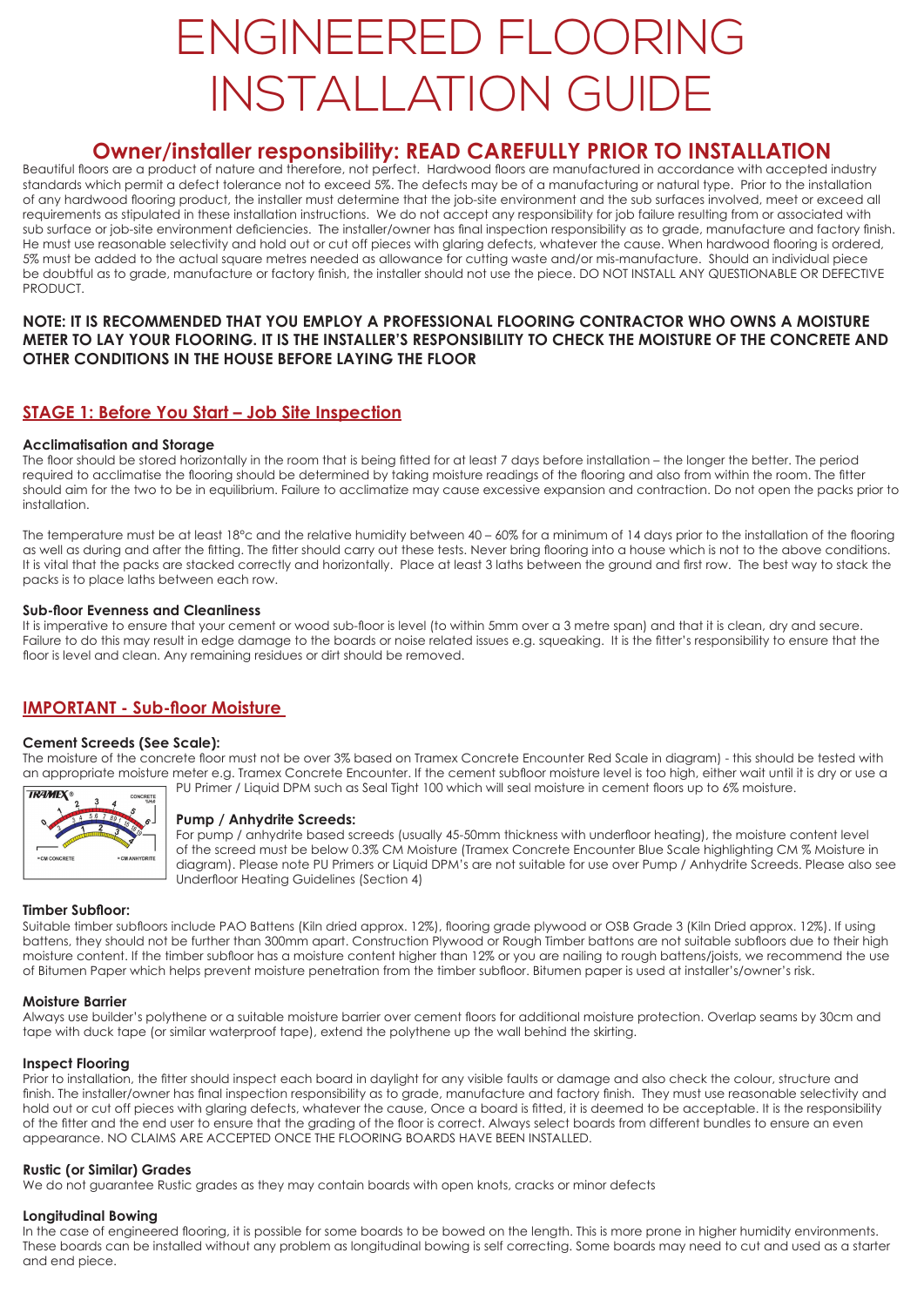#### **METHODS OF INSTALLATION**

- 1: Nail Down Installation
- 2: Floating Installation
- 3: Glue Down Installation
- 4: Installation over Under-floor Heating

#### **Laying Direction**

The laying direction normally depends on the main sources of light fall in the room e.g. French windows. The boards should run parallel with the entering light for best appearance. Ensure that the boards are always laid lengthways in narrow hallways. In the case of L, T or U shaped hallways they may require placing an expansion gap and changing the laying direction of the flooring.

#### **1: NAIL DOWN INSTALLATION**

(Flooring boards wider than 189mm are not suitable to be secret nailed)

Suitable subfloors for nail down installation include PAO battens (Kiln Dried approx. 12%), flooring grade plywood or OSB Grade 3 (Kiln Dried approx. 12%). If using PAO battens, they should not be further than 300mm apart. Construction Plywood or Rough Timber battons are not suitable subfloors due to their high moisture content. If the timber subfloor has a moisture content higher than approx. 12% or you are nailing to rough battens/joists, we recommend the use of Bitumen Paper which helps prevent moisture penetration from the subfloor. This installation option is not warrantied and is at installer/owner risk.

Expansion: Always remember to leave an expansion gap of 15mm at walls, pillars, doorways etc and around the entire perimeter. For pipes: Drill a hole with a diameter about 15mm larger than that of the pipe. In the case of solid flooring or large areas of engineered flooring, it may be necessary to leave additional expansion gaps through the floor as well as around the perimeter. It is the fitter's responsibility to calculate what additional expansion may be required.

1: Begin installation along the longest wall, or an outside wall, which is most likely to be straight and square with the room. At a minimum of 3-4 points, measure out from the wall 1 board width (including the tongue) and also include the expansion gap of 15mm (For narrow boards, it may be necessary to measure 2 board widths from the wall). Snap a chalk-line connecting these points, parallel to wall and perpendicular to adjacent walls. Since most walls are not square, you may have to trim the edge of some planks along the walls.

2: Using the longest and straightest board, install your first plank with the tongue facing away from the wall along the chalk line. Either pre-drill holes on the face of the plank (in dark grain) near the chalk line side and secure planks with finishing nails or fix a straight edge (e.g. 3 x 1 PAO) to the subfloor off the chalk-line and work off this (Be careful there are no water pipes running underneath).

NOTE: Proper alignment is critical. Misaligned starter rows can cause side and end gaps. When you have the starter row completed, you can start the next row.

3: Engage the nail gun onto the tongue side of the plank. Nail 25mm from the end of each plank and every 200-300mm along the length of the plank. We recommend additional glueing of the short end (butt) joint with a quality PVA white glue. This helps prevent squeaking. The flooring joints should be staggered so that rows do not appear aligned. If you come across a bowed or twisted board, cut this in half and use this as an end piece and starter piece.

4: You will not be able to use the nail gun for the final 1-2 rows. To fasten final planks into place, either manually nail into the tongue or face nail into the surface. It is necessary to pre-drill holes prior to doing this. Counter sink all face nails and fill the holes with matching wood putty.

5: When you get to the far wall, you will likely be required to cut the final row in width to fit against the wall. Do this by laying a plank in position and scribing a line on the plank (Don't forget to leave your expansion space of 15mm from the wall). Cut planks for the last row and face nail them into place. Go back to the beginning of the installation and position the final 1-2 rows into place and face nail as needed. Counter sink all face nails and fill the holes with matching wood putty.

Note: It is extremely important to blend planks from several cartons to ensure a good balance of colour and graining.

## **2: FLOATING INSTALLATION**

Suitable subfloors for a floating installation include cement screed, flooring grade Plywood or OSB Grade 3 (Kiln dried 12%). Construction Plywood is not a suitable subfloor due to its high moisture content. The widest floor that can be installed in a floating installation is 220mm. Timber flooring wider than 220mm should be glued down. Please consult page 1 section "Sub-floor Moisture" of these instructions for further information regarding correct job site moisture levels.

Important: Over Cement Screeds, always use polythene. A good quality underlay should be used underneath the flooring. The installer will require a heavy tapping block, PVA glue, clamp straps and woodworking tools to complete the installation.

Expansion: Wood is a living material. Always remember to leave an expansion gap of 15mm at walls, pillars, stairs, doorways etc and around any fixed object. Fixed objects also include door stops and heavy items such as island or kitchen units. For any pipes: drill a hole with a diameter about 15mm larger than that of the pipe. It is recommended to place an expansion profile at all doorways. Do not fix any objects to a floating floor installation e.g. kitchen island unit fixed to subfloor through the flooring as this prevents the floor from expanding / contracting throughout the seasons. If there are very heavy objects on top of the flooring, then a glue-down installation is recommended.

The maximum area in which an engineered floor should be floated is 8 metres in any direction. In larger areas, a suitable profile should be used or alternatively a glue-down/nail down installation should be considered.

1: Begin installation along the longest wall, or an outside wall, which is most likely to be straight and square with the room. At a minimum of 3-4 points, measure out from the wall 1 board width (including the tongue) and also include the expansion gap of 15mm. Snap a chalk-line connecting these points, parallel to wall and perpendicular to adjacent walls. Since most walls are not square, you may have to trim the edge of some planks along the walls.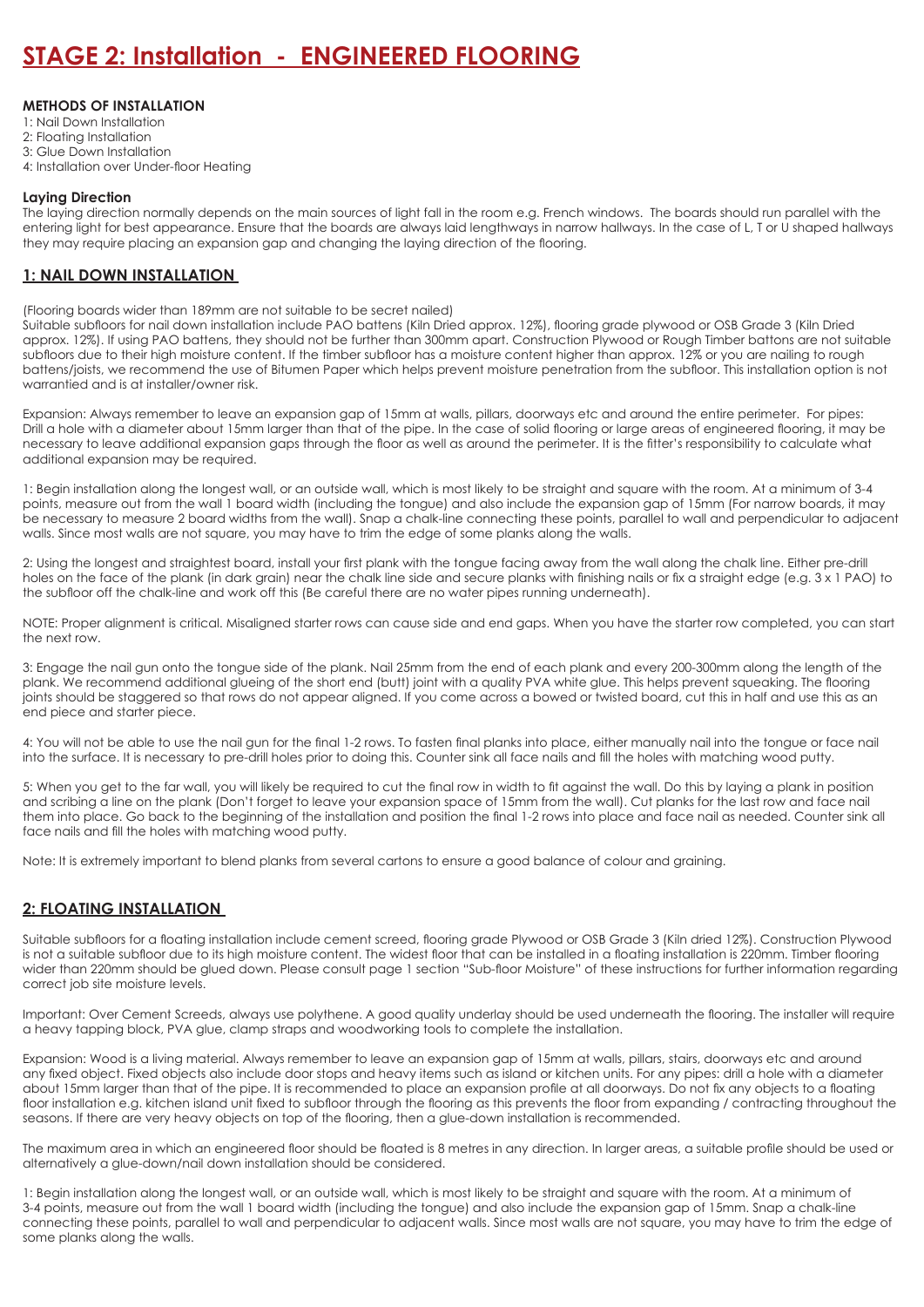2: Fix a straight edge (e.g. 3 x 1 PAO) to the subfloor along the chalk-line and work off this (Be careful there are no water pipes running underneath). Using the longest and straightest board, install your first plank with the tongue facing away from the wall along the chalk line. Use a good quality PVA wood glue compliant with EN204D3 or BS4071. All boards must be glued. Spot gluing is not sufficient; a full glue line must be applied inside the groove on the long side and the short ends. Remove any excess glue with a damp cloth. It can take over 24 hours for PVA glue to fully harden so please wait 24 hours before traffic and furniture is allowed into the room.

NOTE: Proper alignment is critical. Misaligned starter rows can cause side and end gaps. When you have the starter row completed, you can start the next row.

3: The flooring joints should be staggered so that rows do not appear aligned. If you come across a bowed or twisted board, cut this in half and use this as an end piece and starter piece. After completing 6-8 rows of the room, clamp straps may need to be used to tighten the floor together. This will tighten up any floor joints where minor gaps have opened during the installation. This should be left for 30 minutes for the glue to start working. After this time, continue on as before, again stopping if necessary when you have completed another 6-8 rows to apply the clamp straps for 30 minutes.

4: When you get to the far wall, you will likely be required to cut the final row in width to fit against the wall. Do this by laying a plank in position and scribing a line on the plank (Don't forget to leave your expansion space of 15mm from the wall). Cut planks for the last row and glue them into place. Go back to the beginning of the installation, position the first 1-2 rows and glue them into place. The clamp straps should again be fixed to the flooring to ensure there are no gaps while the glue is setting.

Note: It is extremely important to blend planks from several cartons to ensure a good balance of colour and graining.

#### Limitations of Engineered Flooring

A floating engineered floor, despite its laminated construction, can expand and contract significantly, depending on how much the indoor climate changes during the year. In doorways and large areas over 8m in length and/or width, an expansion joint must be used. When installing in T, L or U-shaped areas, separate the flooring area according to the room layout by using a proper profile system. You may need to change the direction the floor is running when doing this.

#### **3: GLUE DOWN INSTALLATION**

Suitable subfloors for glue down installation include cement screeds, ceramic tile, flooring grade plywood or OSB Grade 3 (Kiln Dried approx. 12%). Construction Plywood is not a suitable subfloor due to its high moisture content. All cement screeds must be properly cured, clean, dry and free of contaminates such like sealers and old adhesive residue. All subfloors must be structurally flat within industry standards of 5mm variance across 3mt. All sub-surfaces must have a sound but still 'rough' or porous surface in order to ensure a good bond with the adhesive. Old adhesive residues should be removed. A slick or sealed surface should be pre-sanded.

Glue down installation requires that a quality low water solvent free based adhesive be used, using a trowel and spread rate as specified by the adhesive manufacturer. The recommended adhesive for most installations is Griptight 50 PRO PLUS Adhesive or equivalent. See adhesive manufacturer's installation instructions for specific rules and guidelines regarding installation procedures and acceptable subfloors. Any questions regarding the acceptability of a concrete slab or any other type of subfloor or subfloor coating for application of an adhesive, is the sole responsibility of the adhesive manufacturer and the flooring contractor. Remove wet adhesive immediately as it can be very difficult to remove once cured. The recommended trowel is a 5.5mm V Notch trowel to ensure maximum coverage and a good bond between the subfloor and wood flooring. Larger notch trowels will result in less m2 coverage per kg.

Expansion: Always remember to leave an expansion gap of 15mm at walls, pillars, doorways or fixed objects etc and around the entire perimeter. For pipes: Drill a hole with a diameter about 15mm larger than that of the pipe. In the case of solid flooring or large areas of engineered flooring, it may be necessary to leave additional expansion through the floor as well as around the perimeter. It is the fitter's responsibility to calculate what additional expansion may be required.

1: Begin installation along the longest wall, or an outside wall, which is most likely to be straight and square with the room. At a minimum of 3-4 points, measure out from the wall 1 board width (including the tongue) and also include the expansion gap of 15mm (For narrow boards, it may be necessary to measure 2 board widths from the wall). Snap a chalk-line connecting these points, parallel to wall and perpendicular to adjacent walls. Since most walls are not square, you may have to trim the edge of some planks along the walls. Prior to installing flooring, we highly recommend that a straight edge be firmly secured along the chalk line as a guide and to prevent the planks from shifting during installation. Alternatively, the first row can be face nailed with finishing nails into a wood subfloor or spring nailed into a concrete sub-floor (Be careful there are no water pipes running underneath).

2: Spread adhesive from the chalk line/straight edge out to approx the width of two planks using a trowel size according to the adhesive manufacturer's recommendations. Using the longest and straightest board possible, install your first plank with the tongue facing away from the wall along the chalk line/straight edge and secure into position.

NOTE: Proper alignment is critical. Misaligned starter rows can cause side and end gaps.

3: When you have the starter row completed, you can start the next row. When the first two rows are straight and secure, spread 700mm to 900mm of adhesive across the length of the room. Never spread more adhesive than can be covered in 30 to 45 minutes (This time may vary depending on quality of adhesive being used). Check for a close fit at all end and side joints. Continue to install planks and tap or pull them into place when necessary. Any badly bowed or twisted boards should be cut and used as a starter and end piece. Weights may be required to be placed on the floor in certain areas to ensure full contact until the adhesive is set.

NOTE: It may be necessary to use clamp straps for a period and pull the floor together if some minor gapping develops.

4: Remember to leave an expansion gap of 15mm between the flooring and walls. As stated above additional expansion may be required through the floor for solid flooring or large areas of engineered flooring. This is to be determined by the installer.

5: When you get to the far wall, you will likely be required to cut the final row in width to fit against the wall. Do this by laying a plank in position and scribing a line on the plank (Don't forget to leave your expansion space of 15mm from the wall). Cut planks for the last row and install. Go back to the beginning of the installation and remove the straight edge. Spread adhesive on to exposed subfloor and position the final 1-2 rows into place. Remove all expansion spacers at wall and any temporary face nails before applying trim mouldings / skirtings.

6: Allow adhesive to cure for at least 24 hours before permitting foot traffic or moving furniture onto floor. If the floor is being sanded afterwards, the adhesive must be allowed to cure for a minimum of 48 hours prior to sanding

Note: It is extremely important to blend planks from several cartons to ensure a good balance of colour and graining. Note: It may be necessary to leave weights on flooring boards which are pushing up to ensure full contact with the subfloor while the glue cures. This is normal practice and these weights can be removed once the glue has fully set.